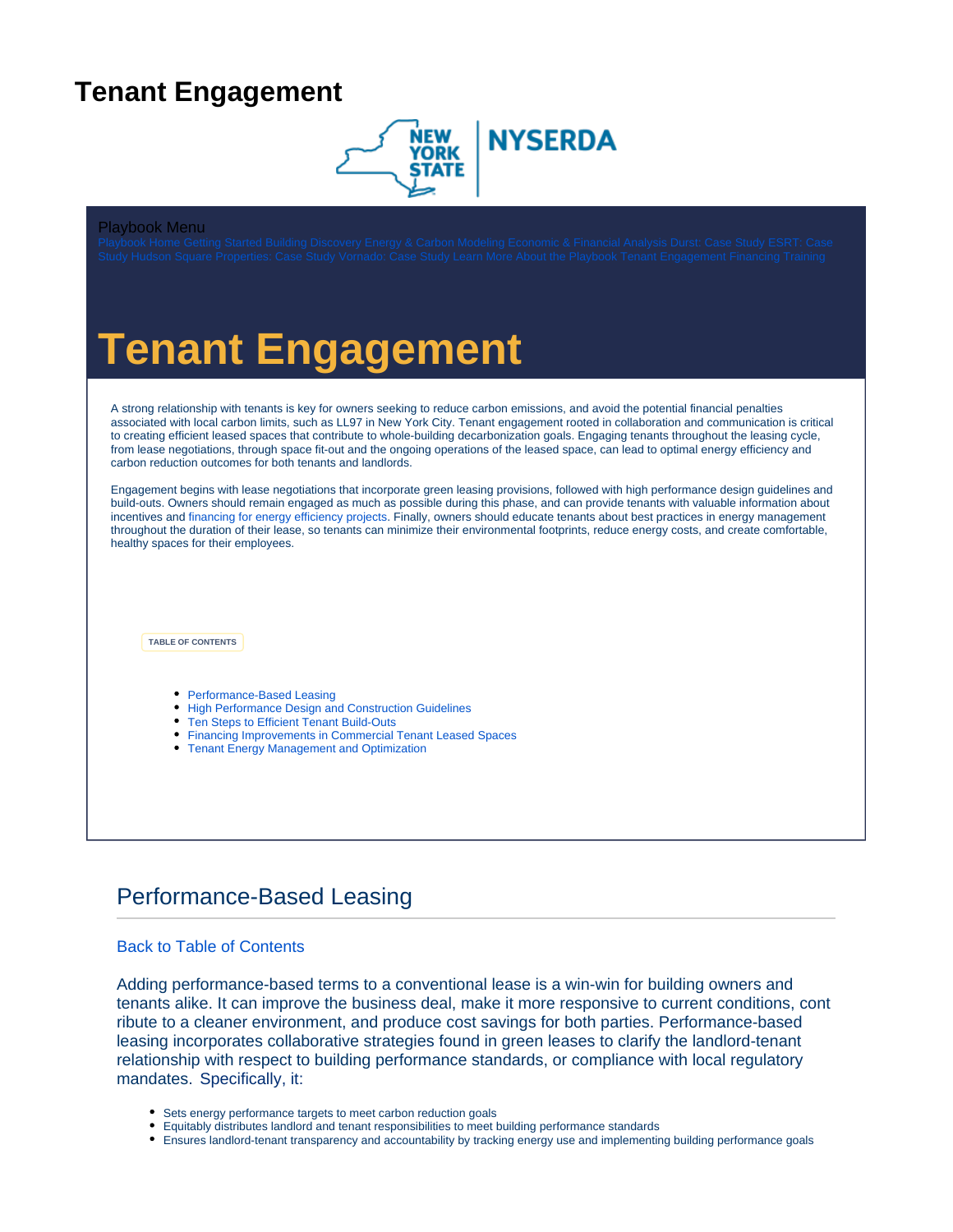- Offers continuous monitoring via periodic recommissioning studies, and mitigating plans where necessary
- Presents remedies should either party fail to meet building performance goals

Read more about [high performance leases here.](https://www.imt.org/resources/reducing-carbon-emissions-with-high-performance-leases/)

Download the Institute For Market Transformation's (IMT) [high performance based leasing toolkit](https://www.imt.org/performance-based-leasing/) including [model lease provisions](https://www.imt.org/resources/summary-of-model-performance-based-lease-provisions/).

Owners and tenants who have implemented performance-based leasing should consider obtaining recognition for their efforts through the [Green Lease Leaders Program,](https://www.greenleaseleaders.com/) a national recognition and education program that spotlights landlords, tenants, and partnering real estate practitioners that incorporate green leasing into their deals.

[Back to Table of Contents](#page-0-2)

### <span id="page-1-0"></span>High Performance Design and Construction Guidelines

#### [Back to Table of Contents](#page-0-2)

In many cases, there may be a discrepancy between base building efficiency standards and tenant fit-out spaces. Without tenants prioritizing sustainability, the building will fall short of its efficiency potential. Tenant design guidelines promote energy efficiency within tenant spaces. These guidelines outline the standards that every tenant must follow when designing and constructing the fit-out space. The team shall audit existing guidelines or develop new guidelines to push the potential for energy efficiency within the building. The high-performance guidelines shall include guidance on the following categories:

- 1. Energy Efficiency
- 2. Lighting
- 3. HVAC
- 4. Plug Loads
- 5. Water Efficiency
- 6. Materials and Resources 7. Contractor Guidelines
- 8. Commissioning
- 9. General

Within these guidelines, the building owner requires tenants to meet high performance design standards (i.e. [ASHRAE,](https://www.ashrae.org/technical-resources/bookstore/ashrae-design-guides) [Energy Star,](https://www.energystar.gov/?s=mega) [NYStretch Energy Code\)](https://www.nyserda.ny.gov/All-Programs/Energy-Code-Training/NYStretch-Energy-Code-2020), utilize efficient equipment (such as Energy Star, and WaterSense Fixtures), and provide instrumentation for future analysis and optimization (metering and sub-metering). [Download sample design and construction guidelines](https://knowledge.nyserda.ny.gov/download/attachments/110723608/High%20Performance%20D%26C%20Construction%20Guidelines_ESRT%20sample.pdf?version=1&modificationDate=1650482479490&api=v2) [h](https://knowledge.nyserda.ny.gov/download/attachments/110723608/High%20Performance%20D%26C%20Construction%20Guidelines_ESRT%20sample.pdf?version=1&modificationDate=1650482479490&api=v2) [ere](https://knowledge.nyserda.ny.gov/download/attachments/110723608/High%20Performance%20D%26C%20Construction%20Guidelines_ESRT%20sample.pdf?version=1&modificationDate=1650482479490&api=v2).

[Back to Table of Contents](#page-0-2)

### <span id="page-1-1"></span>Ten Steps to Efficient Tenant Build-Outs

[Back to Table of Contents](#page-0-2)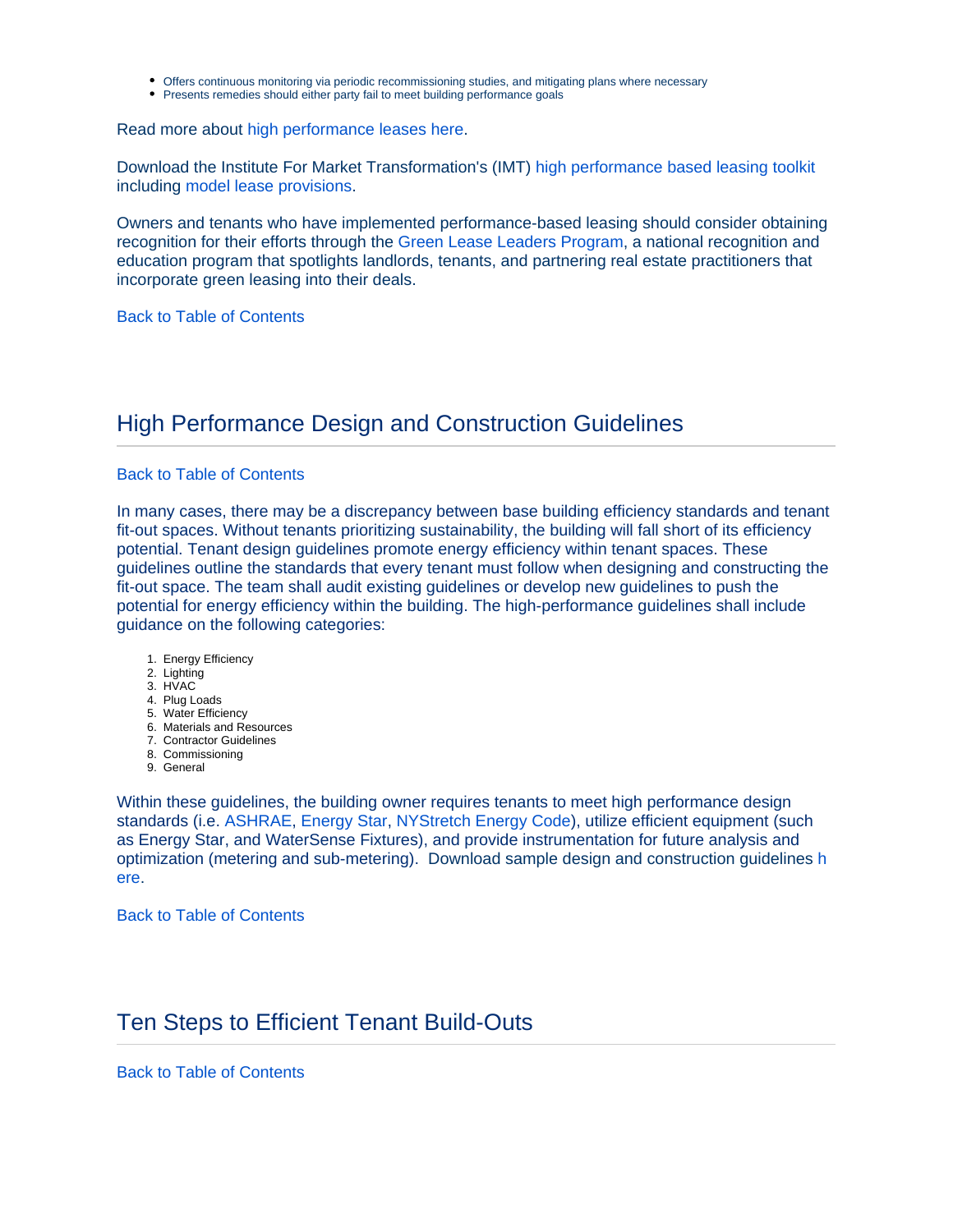Building owners, tenants, architects, engineers, and other service providers who are interested in integrating energy efficiency into tenant space design and construction can follow a proven tenstep process embodied in the [Tenant Energy Optimization Program](https://tenantenergy.uli.org/about/) (TEOP), led by the [Urban](https://uli.org/)  [Land Institute](https://uli.org/). When implemented in ten (10) pilot fit-out projects, the process led to energy savings of 30 to 50 percent within a three-to-five-year payback period, and an average 25 percent internal rate of return over the life of a ten-to-15-year lease. The 10 steps in the TEOP are listed here:

#### **Phase I: Pre-Lease**

- **Step 1: Select a team**
	- Use a broker with experience in sustainability
	- Add other team members (architect, engineer, etc.) in subsequent steps
- **Step 2: Select an office space**
	- Choose an efficient base building
	- Negotiate lease terms that allow energy efficiency improvements

#### **Phase II: Design and Construction**

- **Step 3: Set energy performance goals**
	- Consider overall corporate sustainability commitments and investments
- **Step 4: Model energy reduction options**
	- Develop a menu of measures
	- Project performance of different combination and iterations of measures.
- **Step 5: Calculate projected financial returns**
	- Review incremental costs and available incentives
		- Use value analysis tool to determine annual and lease term cost impacts, taking into account potential incentives and tax deductions that may be available to offset green building and energy design and equipment costs.
- **Step 6: Make final decisions**
	- Determine the optimal packages that meets financial (NPV and IRR) and energy performance goals.
- **Step 7: Develop a post-occupancy plan**
	- Address needs for performance monitoring and occupant training.
- **Step 8: Build out the space**
	- Execute the planned energy efficiency projects.

#### **PHASE III: Post-Occupancy**

- **Step 9: Execute the post-occupancy plan**
	- Measures and verify performance and perform ongoing maintenance
- **Step 10: Communicate results**
	- Perform on-going reporting

Read more about [case studies that illustrate the benefits of following the TEOP process](https://tenantenergy.uli.org/case-studies/).

[Download the toolkit here.](https://tenantenergy.uli.org/resources/)

[Back to Table of Contents](#page-0-2)

### <span id="page-2-0"></span>Financing Improvements in Commercial Tenant Leased Spaces

[Back to Table of Contents](#page-0-2)